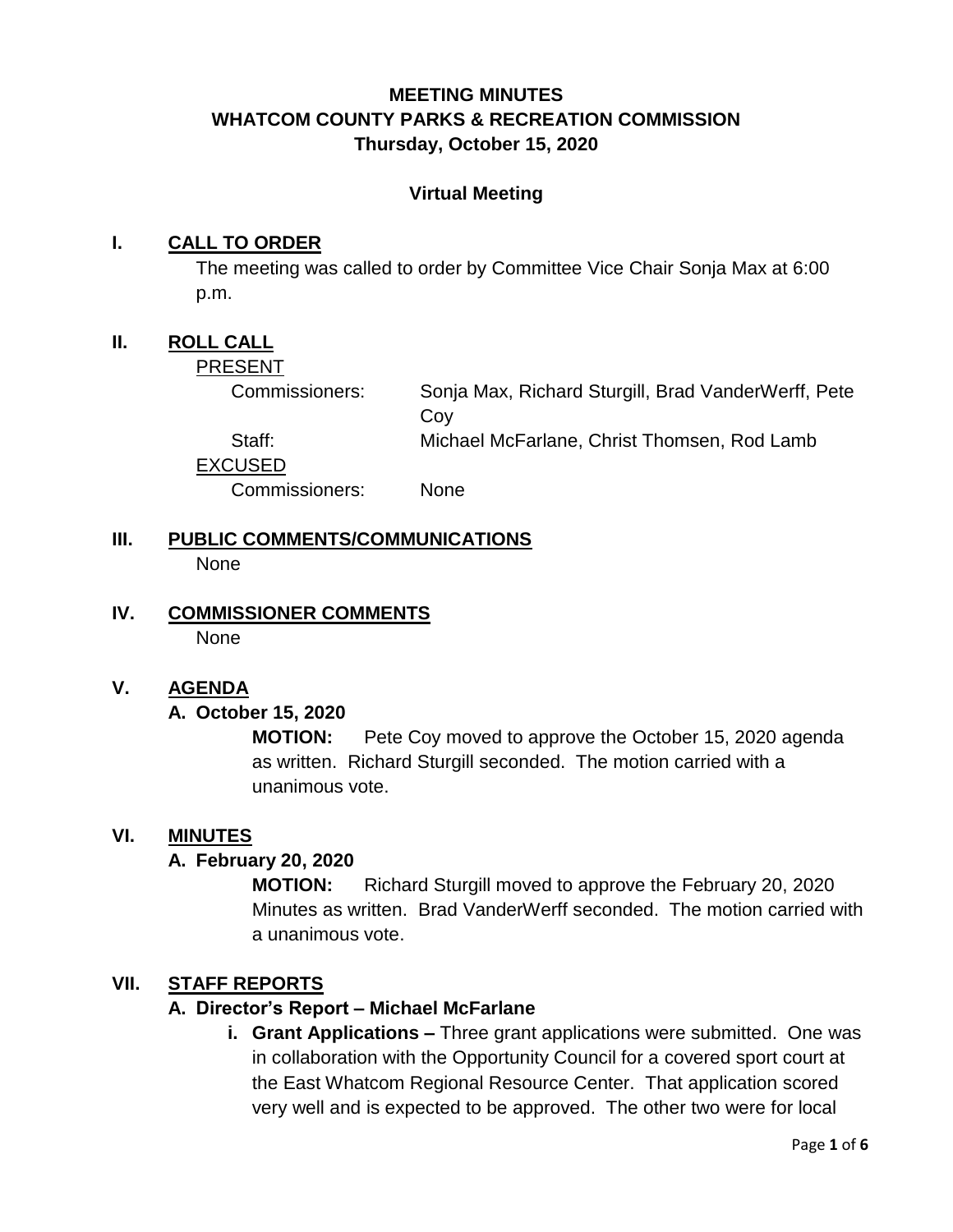parks and trail development, but they scored very low. They were competitive grants with lots of applicants, so it's unlikely they will be approved. The official results will be announced in the springtime.

- **ii. Park Reservations –** 2021 Silver Lake Park campground and cabin reservations open December 1<sup>st</sup> at 9:00 a.m. Group camps and picnic shelters will remain closed until Whatcom County moves into Phase 3 or 4. Special Event Applications will not be accepted until that time as well. Lighthouse Marine Park reservations will remain closed until the border crossing restrictions are eased, as WC Parks staff spent an enormous amount of time processing refunds and mailing checks for 2020.
- **iii. Miscellaneous –** WC Parks has a vacancy in the South Region that probably won't be filled until sometime in 2022 or later because of the county's hiring freeze. 2020 Race Week at Point Roberts was cancelled because of COVID and will be moved to a different venue for 2021. The Foothills Food Bank opened in Building 2 at the East Whatcom Regional Resource Center in March. The Daughters of the American Revolution had requested to put a plaque in commemoration of the Galbraith Farm at South Fork Park; that project is moving forward. The Black Mountain Forestry Center will be moving out of Silver Lake Park and the organization will be dissolving. Their collection of equipment will be moved to the City of Darrington, where it will be placed on display. Most of the items will be removed by springtime. The Birch Bay Beach Park is still being used by the contractor for construction on the berm; the project is on schedule and should be completed in March 2021.

#### **B. Operations Report – Christ Thomsen**

- **i. Miscellaneous –** The employee cabin demolition at Silver Lake is complete and the area has been restored to open space conditions. WC Parks staff remodeled the Kulshan cabin and it has been in use since the cabins reopened in the spring. The Gerdrum Home is having some repairs done and the Tennant Tower painting is finished. Staff worked on a backlog of sixty projects this season and has reduced that backlog to 30. Most of these projects were maintenance projects that took more effort than typical repairs.
- **ii. COVID Response** COVID caused some dramatic changes in Parks operations. Lighthouse Marine Park did not open at all for camping and the Plantation Rifle Range was closed for a period of time. WC Parks staff went through the entire peak season with very few seasonal employees and did an exceptional job of keeping up on grounds maintenance while cleaning restrooms much more frequently than normal.
- **iii. Lake Whatcom Watershed –** WC Parks heavy equipment operators spent much of the summer in the Lake Whatcom Watershed performing road maintenance. They cleaned out the ditch on the Hertz Trail and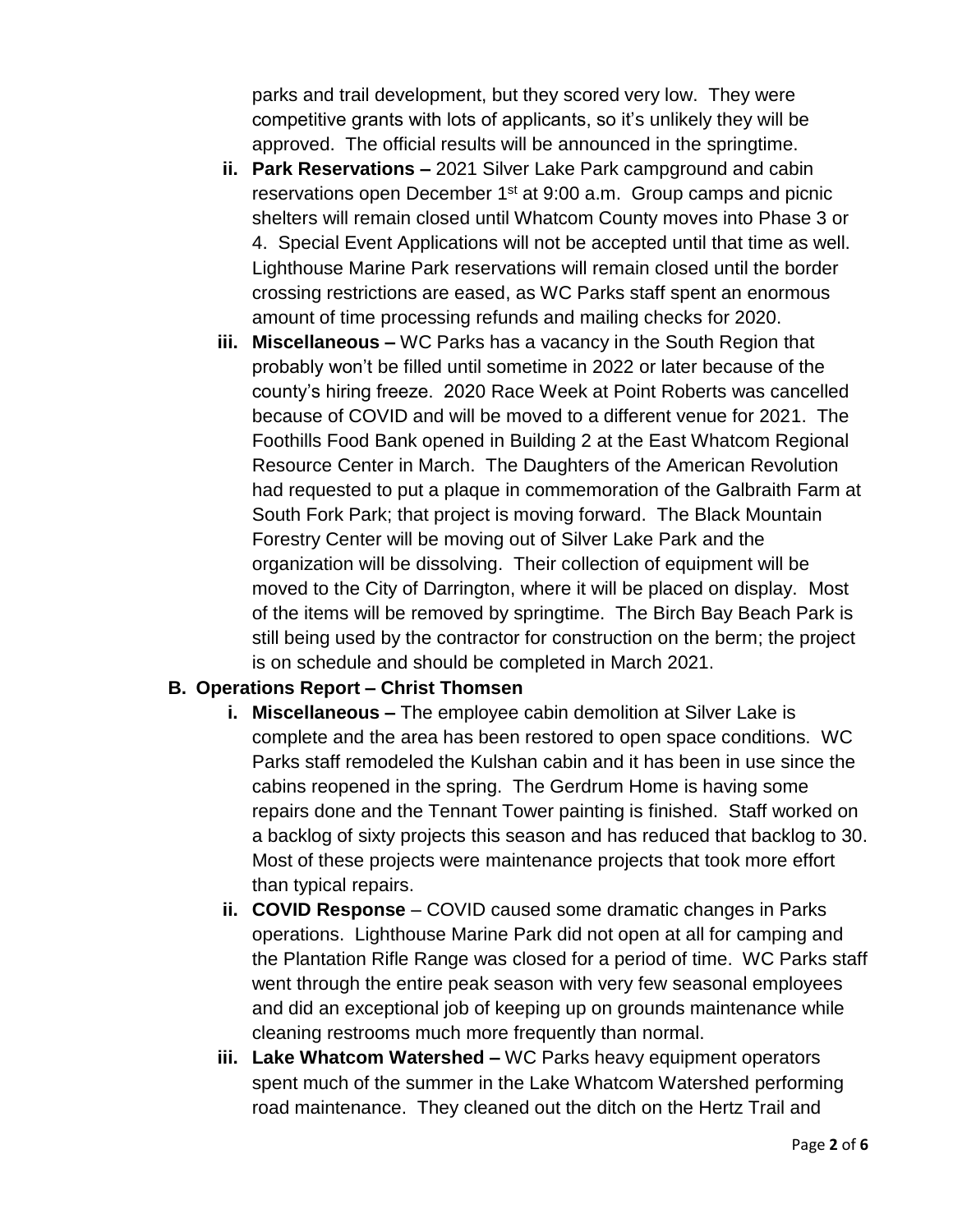installed new culverts to improve water quality and control. They also added rock to most of the trail to increase accessibility and keep it in good condition for the winter.

**iv. Plantation Rifle Range –**The HVAC system and roof replacement at the indoor range is out to bid.

## **C. Planning & Development Report – Rod Lamb**

**i. Silver Lake Park –** Rod has been working on the shower/restroom facility at Red Mountain Campground. Earlier this year WC Parks was informed by Planning and Development Services that a conditional use permit was necessary to construct the new facility because of the zoning associated with Silver Lake Park. The conditional use permit process was completed in July and the final design permit pack was submitted at the same time. Rod is working with the State Department of Health to get a green level water operating permit for Silver Lake. Currently, Silver Lake has a blue level water operating permit, which does not allow for expansion of the existing water system. The Department of Health and the Department of Ecology want to verify that WC Parks has a protected water right to add to the capacity of the existing system and that the pump and aquifer can sustain an additional connection. The pump test is being completed next week. If the test is successful, it is expected that a green water operating permit will be issued by the State Department of Health, which will allow Whatcom County Planning and Development Services to issue the building permit. The shower/restroom facility went out for bid and five bids have been received. Rod will have more information next month after the bid tabulation has been completed. Rod also submitted a contract amendment to the Executive for the next phase of the Silver Lake project, which is the shower/restroom facility for the Maple Creek Campground. Funding is being requested for the 2021-2022 budget and if it is approved, design, engineering, and permitting will be completed this year so the project can go out to bid early next year and completed around mid-June. If that funding is approved, Rod will also begin the design and engineering of the third shower/restroom facility to be constructed near the cabins and the Cedar Campground. That facility will be a twin of the facility at Red Mountain with the same number of stalls and same design. The dry hydrant was installed at Silver Lake Park by Williamson Construction and should be operational early next week.

# **VIII. UNFINISHED BUSINESS**

None

## **IX. NEW BUSINESS**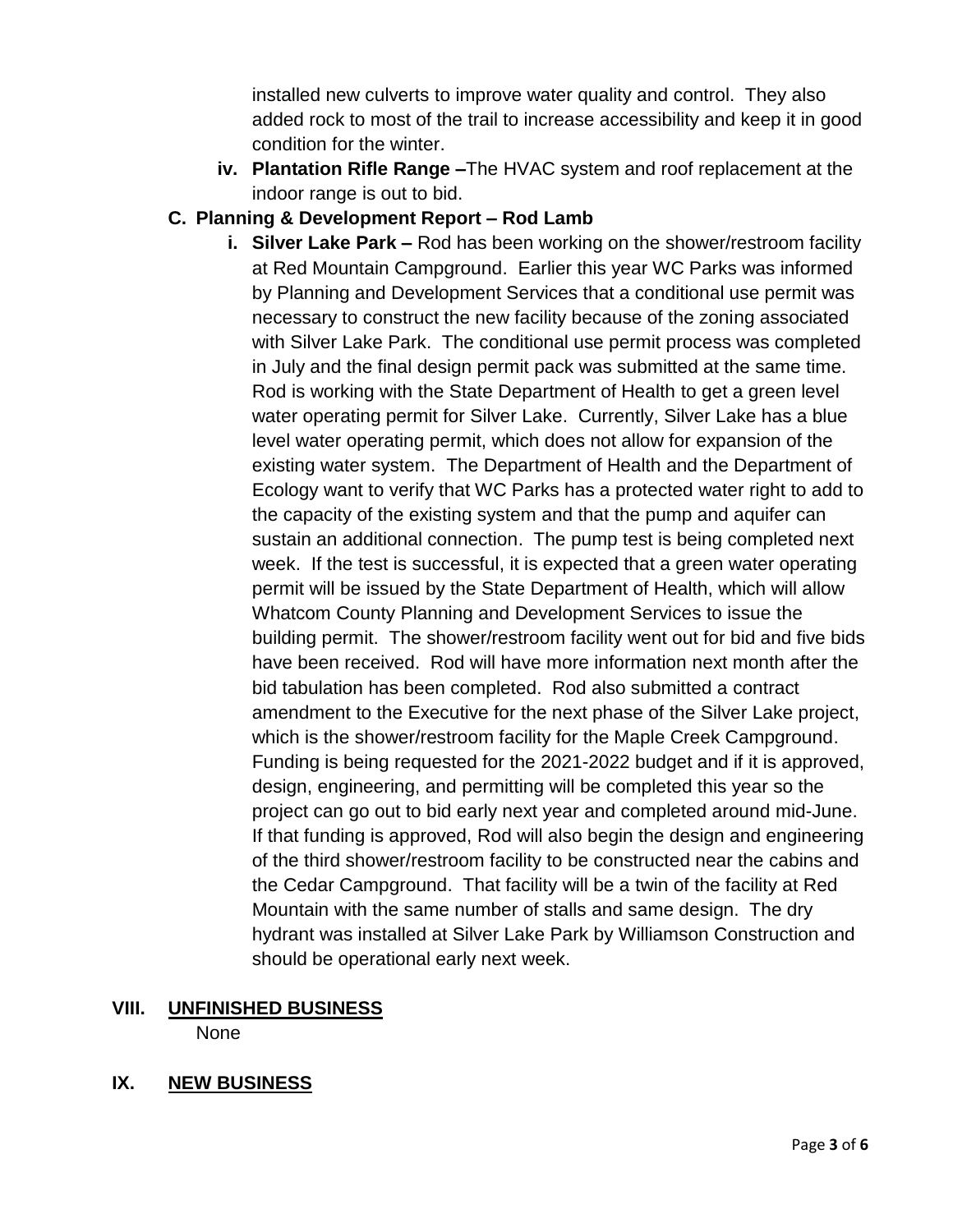- **A. Introduction – Pete Coy, New Commission Member –** Pete Coy introduced himself.
- **B. Election of Chair/Vice Chair**

**MOTION:** Pete Coy moved to defer election of a new chair/vice chair to early 2021. Brad WanderWerff seconded. The motion carried with a unanimous vote.

**C. Proposed Change to Business Rules – Quorum Voting –** It was proposed to change the language regarding a quorum from "A majority of the entire membership constitutes a quorum for the conducting of regular business" to "A majority of appointed confirmed positions constitutes a quorum for the conducting of regular business". This change would allow the Park Commission to continue conducting business when there are vacant positions.

> **MOTION:** Pete Coy moved to change the business rules pertaining to quorum as presented. Richard Sturgill seconded. The motion carried with a unanimous vote.

**D. 2020 Departmental Activity and COVID-19 Impacts –** COVID has had a huge impact on park use. There was an 11.4% increase in park use and a 38.8% increase in trail use compared to this time last year. This equates to 234,000 more visitors this year even with shelters, facilities, playgrounds, and group camping being closed. Lighthouse Marine Park campground remained closed because of border crossing restrictions. Silver Lake Park did not open for camping until June and opening fishing was delayed. The Park Administrative Office was closed to the public and for employee safety, remains closed. All WC Parks work groups have been isolated to their regions so there isn't a mixing of staff on a day to day basis. All senior centers were closed, but the contracts with the providers continued. The senior centers started meal distributions with drivethru pick up. There is no estimate as to when the centers will reopen. The East Whatcom Regional Resource Center was closed, but the Food Bank remained open for food distribution. The Master Gardeners were able to continue their programming and gardening this summer at Hovander Park. Three Capital Projects were suspended. The trail completion at Lake Whatcom Park (connecting the Chanterelle Trail to the Hertz Trail) and the Lake Whatcom Trailhead plan (new parking area and restrooms) will be deferred to 2021. The Forestry Plan for the Lake Whatcom Watershed properties was put on hold and the Executive will set the agenda for moving forward on that plan. Park Staff assisted with traffic control the first weekend of the Bellingham drive through COVID testing. There was a negative cash flow for several months this year with cancellations and refunds, but once reservations reopened, reservations filled up and positive cash flow resumed. All full-time staff were required to take four furlough days before September  $12<sup>th</sup>$  and seasonal extra help hiring was reduced to save money. WC Parks revenues are estimated to be about \$179,000 short on the park side and about \$60,000 short at the Rifle Range. 2021 reservations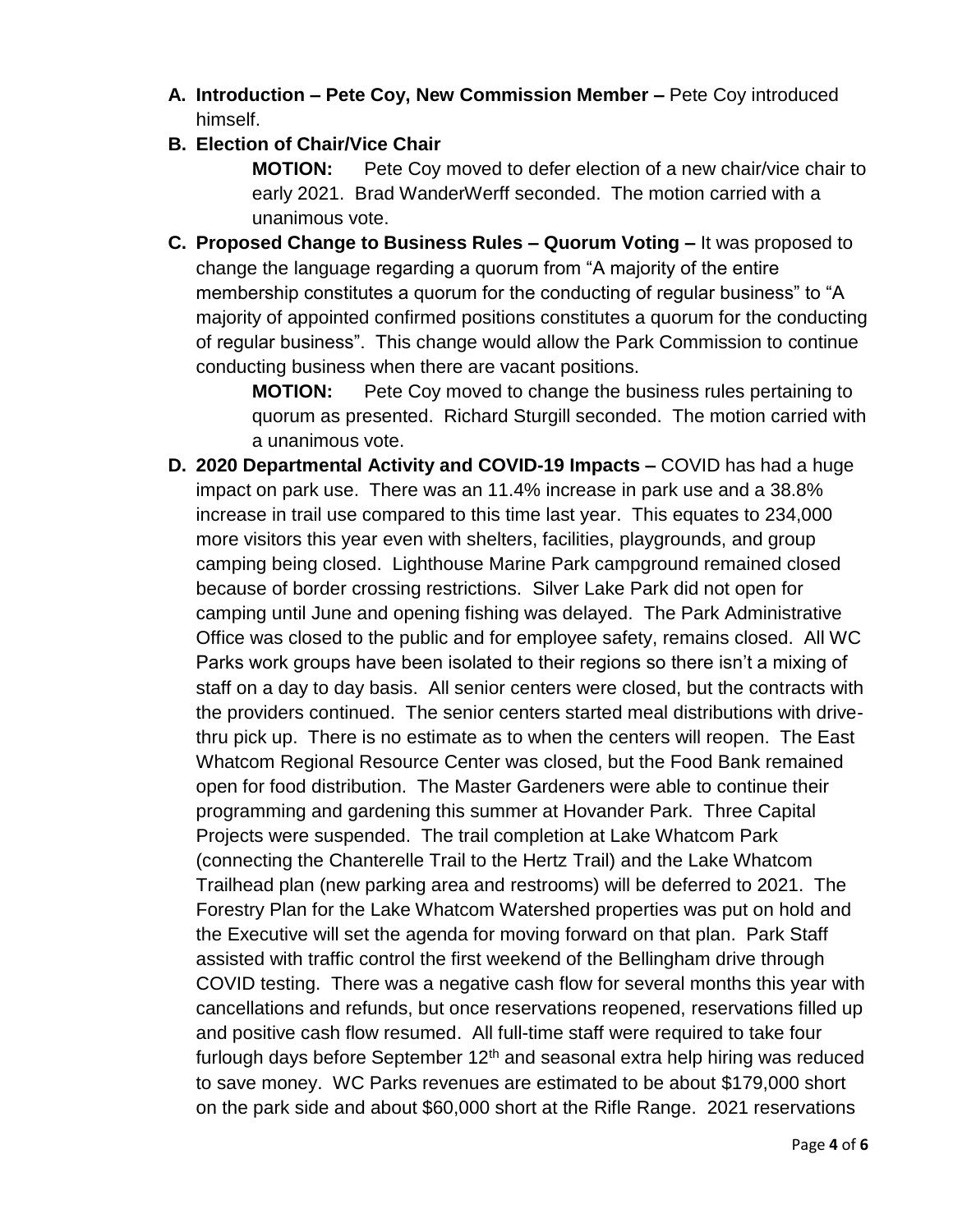open December 1<sup>st</sup>, so that activity will be down a bit with Silver Lake Park camping and cabin reservations opening. WC Parks staff, both full time and part time, have done an outstanding job of not only of keeping themselves safe while keeping the parks open and operating, but in keeping the public protected as well. There were a lot of frustrated customers venting about restrictions, overcrowding, and other park users at the beginning of COVID, but things settled down as the season progressed. Things will continue to change as restrictions are eased and Whatcom County moves into the next Phase. WC Park playgrounds reopened this week. Parks and trails have not been identified as major hot spots or areas where outbreaks begin.

**E. Review Major Contracts and Agreements –** The remaining two communication tower leases were completed. The first agreement was with PI Tower and runs through 2040. A new tower will be installed to provide emergency and public safety services for Skagit and Whatcom County. The second agreement is with Verizon, who has requested the lease not start until 2022. That lease will run through 2042. The interlocal agreement with the Blaine Birch Bay Park & Recreation District will go to the County Council for approval on October 27<sup>th</sup>. This agreement is for the District's use of the gymnasium for their recreation and park purposes. When it expires in December 2022, long term agreements will be negotiated with the Park District and Camp Horizon for the use of Bay Horizon Park. The City of Bellingham requested to put a new restroom facility in Boulevard Park by Wood's Coffee, as the restroom at the north end of the park is closed. The only viable location for a new restroom is the property immediately east of the Woods Coffee building, which is owned by Whatcom County. In September, City and County legal staff were able to figure out a lease agreement that allows the City to proceed with the restroom building. An interlocal agreement was made with the Point Roberts Park and Recreation District for the District to staff and run a kayak program at Lighthouse Marine Park. The agreement with the Boys & Girls Club for the baseball diamonds at Smith and Northwest was renewed. Rod worked on a permanent easement for the septic field, restroom, and trail at the Glacier Restroom with Gary Graham and his property; that easement was recorded last week. The County Council approved three resolutions for WC Parks to apply for grant agreements with the Washington State Recreation and Conservation Office for South Fork Park trail development, development of Birch Bay Beach Park, and to develop an outdoor sports court at the East Whatcom Regional Resource Center. The road maintenance agreement for Nesset Farm is almost complete; it will be a 3-year agreement with Bakke Farm Association. Shannon Batdorf, our Administrative Specialist, sent out all Senior Center contracts for approval. Those contracts are for the operation of the Senior Centers and did not change from the past 2 years. The agreement with the South Fork Valley Community Association for use of the Van Zandt Hall expires in December and will be sent out shortly.